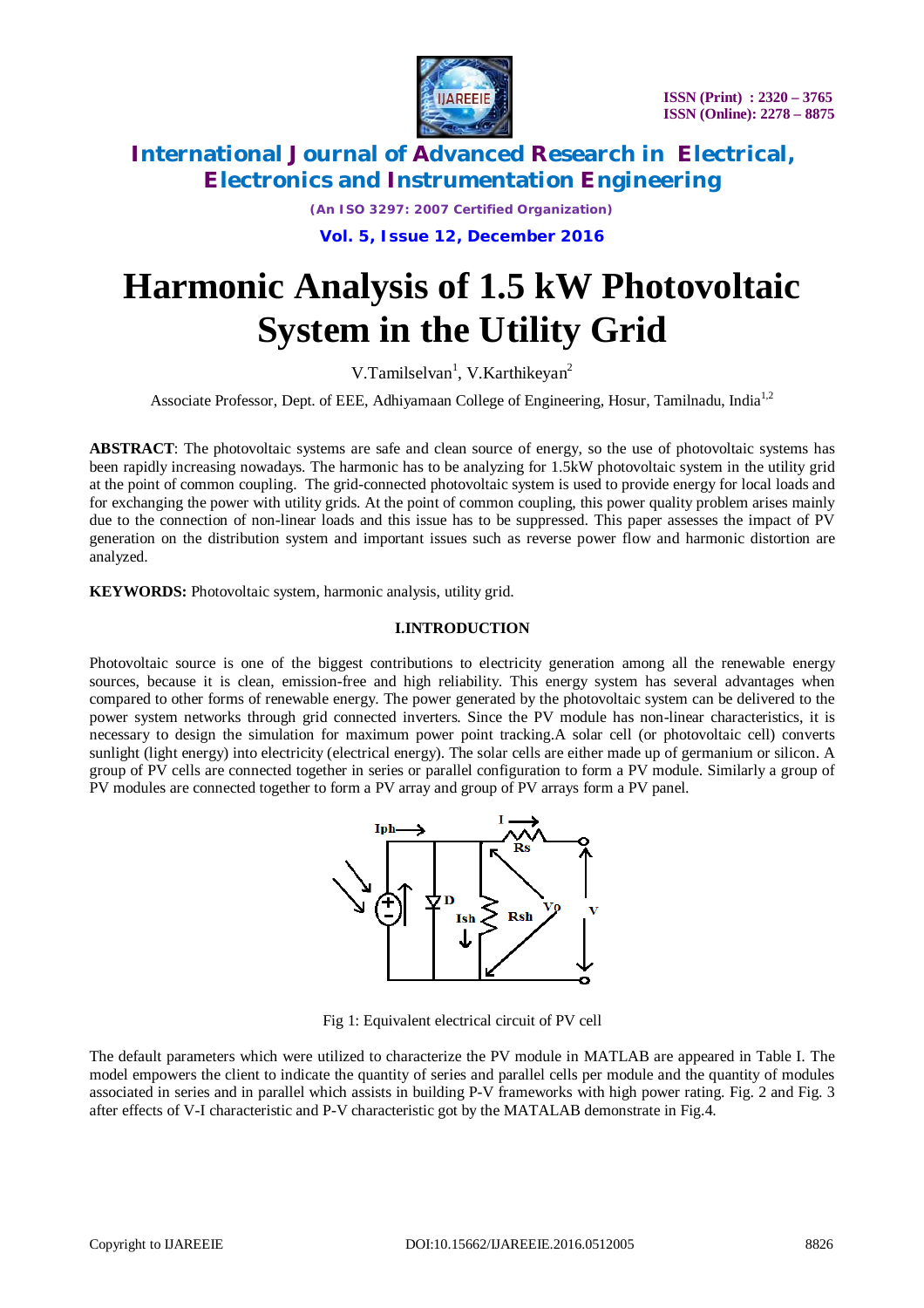

*(An ISO 3297: 2007 Certified Organization)*

### **Vol. 5, Issue 12, December 2016**

| I able 1. Specifications of F v inodule |        |
|-----------------------------------------|--------|
| Parameters                              | Value  |
| Open circuit voltage/cell               | 0.5V   |
| Number of cells/module                  | 10     |
| Number of modules/ panel                | 12     |
| Total number of cells/ panel            | 120    |
| Maximum voltage of panel                | 28.96V |
| Maximum current of panel                | 8.28A  |
| Maximum power of panel                  | 240W   |
| Total capacity                          | 1.5KW  |







#### **II.BOOST CONVERTER**

Switched mode DC-DC converter changes over unregulated DC input voltage into managed DC yield voltage at a predetermined voltage level. Switched power supplies offer significantly more effectiveness and power thickness contrast with straight power supplies. Essential converters that progression up or venture down voltage input contains components like transistors, diodes, capacitor and inductors. Three fundamental converter topologies exist; they are buck (step- down), boost (step- up) and buck-boost (step up or step down). In our proposed configuration boost topology is utilized on the grounds that its freewheeling diode can be utilized for blocking reverse current and it productively intensify PV clusters yield voltage into more elevated amount. Converters are controlled by pulse width modulation (PWM) duty cycle since the yield of converter being dictated by condition of transistor switch. Along these lines ideal load impedance of PV module is accomplished by changing duty cycle.

#### **III.MODELLING OF MPPT**

A typical solar panel converts only 30 to 40 percent of the incident solar irradiation into electrical energy. Maximum power point tracking technique is used to improve the efficiency of the solar panel. The Perturb & Observe algorithm states that when the operating voltage of the PV panel is perturbed by a small increment, if the resulting changes in power ΔP is positive, then we are going in the direction of MPP and we keep on perturbing in the same direction. If ΔP is negative, we are going away from the direction of MPP and the sign of perturbation supplied has to be changed. Fig. 5 explains the about perturb and observe algorithm for MPPT technique. Fig. 6 shows the MPPT block used in the MATLAB simulation for grid connected PV system.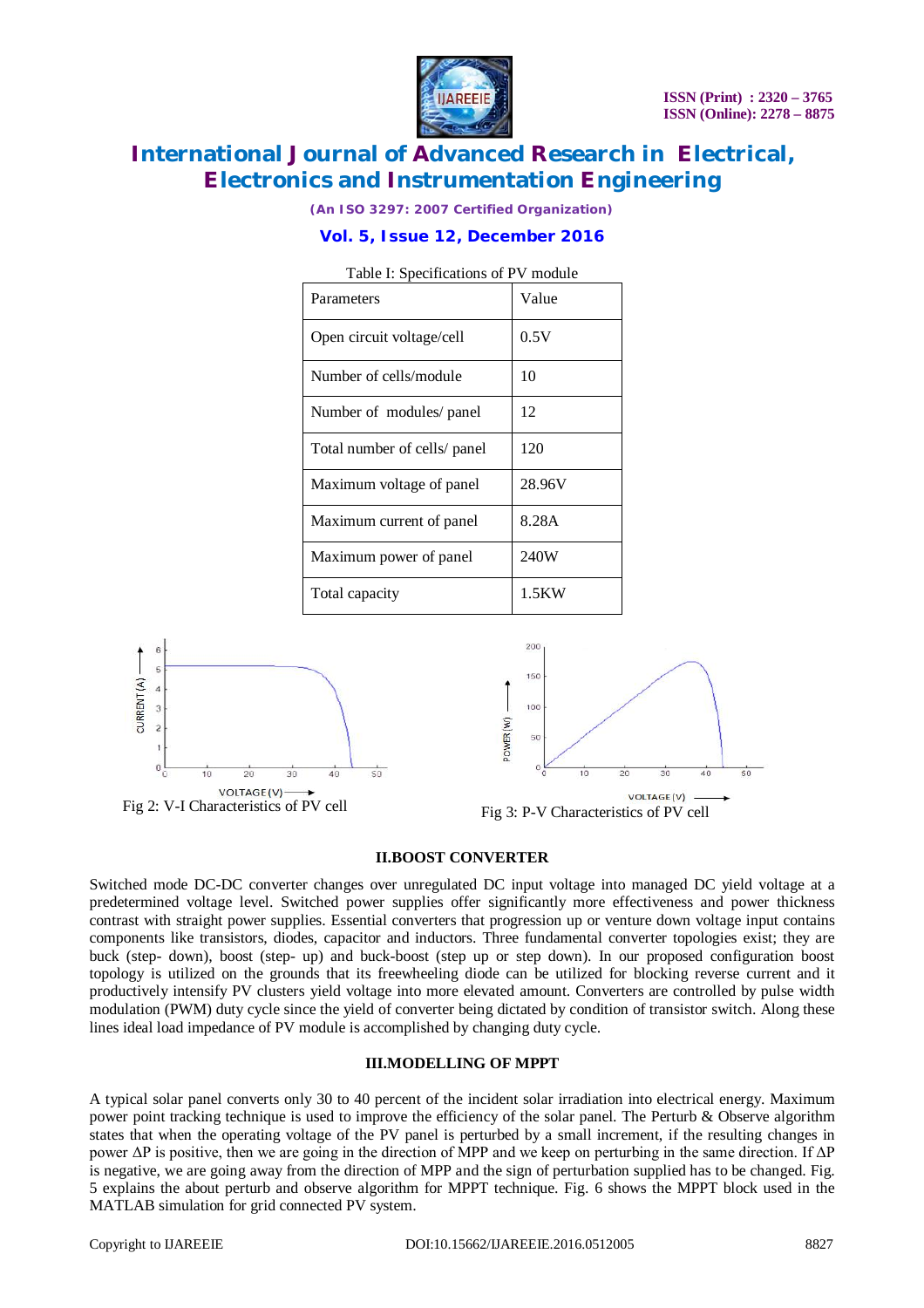

*(An ISO 3297: 2007 Certified Organization)*

#### **Vol. 5, Issue 12, December 2016**

#### **IV.GRID TIE INVERTER**

A grid tie inverter is a power inverter that converts direct current (DC) electricity into alternating current (AC) with an ability to synchronize with the utility line. The grid tie inverter must synchronize its frequency with that of the grid (50Hz) and limit the voltage from exceeding the grid voltage. A modern grid tie inverter has a fixed unity power factor. The inverter supplying reactive power to the grid might be necessary to keep the voltage of the grid within allowable limits. Fig. 7 shows the grid tie inverter circuit using MATLAB. The synchronization of the inverter output voltage with the grid must satisfy the following conditions,

- 1. The voltage of the inverter must be equal to the grid voltage.
- 2. The phase sequence of the grid voltage and the inverter voltage must be equal.
- 3. The frequency of the grid and the grid tie inverter must be equal.



Fig 4: Simulation diagram of grid connected photovoltaic system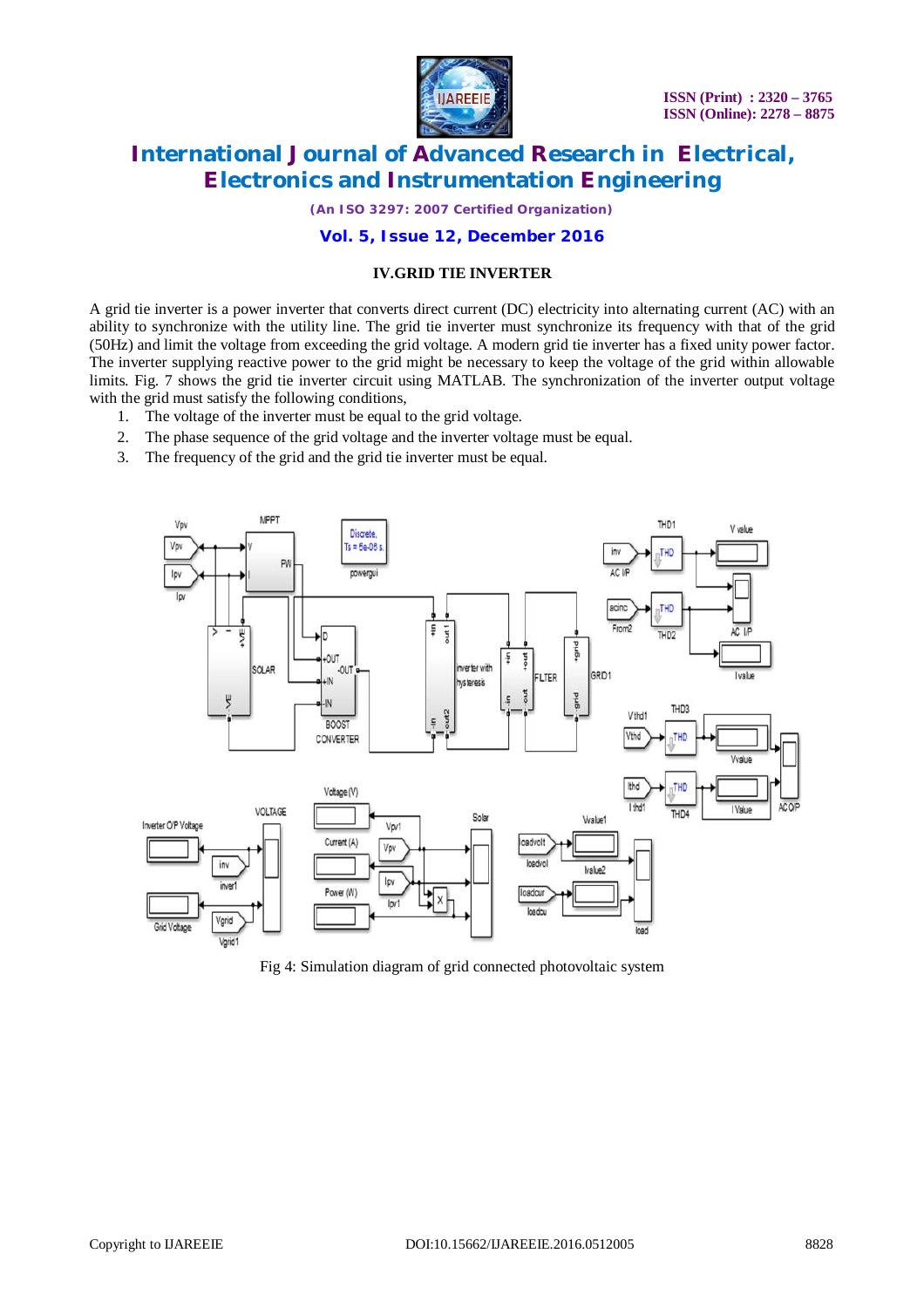

*(An ISO 3297: 2007 Certified Organization)*

### **Vol. 5, Issue 12, December 2016**



Fig 5: Perturb and Observe Algorithm



#### **V. TOTAL HARMONIC DISTORTION**

Total harmonic distortion is defined as the ratio of root-mean-square of the harmonic content to the root-mean-square value of the fundamental quantity and expressed as a percent of the fundamental or simply is a measurement of the level of harmonic distortion present in power systems. The Total Harmonic Distortion in terms of % is given as,

> $THD =$ |sum of squares of amplitude of all harmonics square of amplitude of fundamental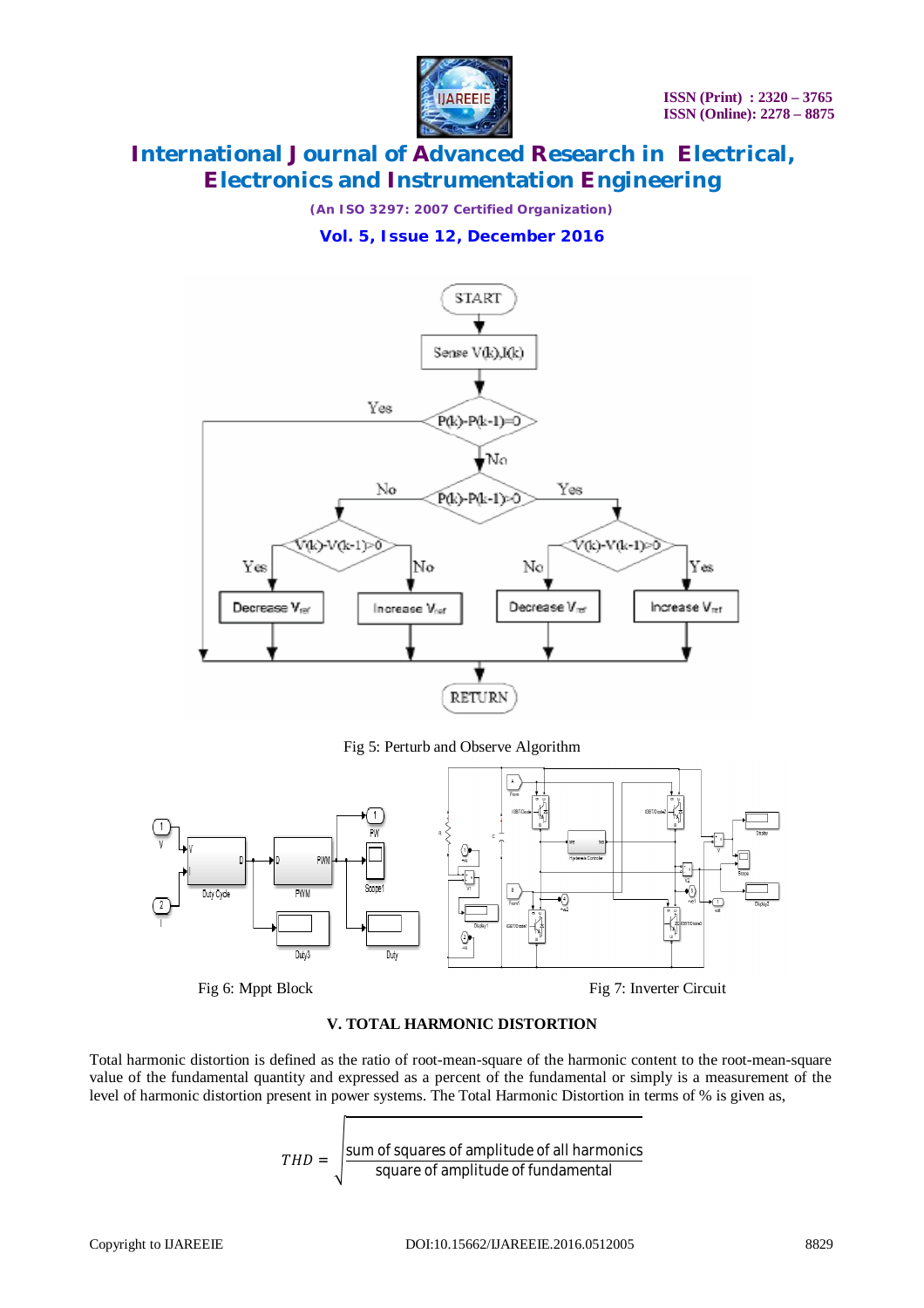

*(An ISO 3297: 2007 Certified Organization)*

#### **Vol. 5, Issue 12, December 2016**

#### **VI.ELECTRICAL LOAD**

Electrical load is an electrical component of a circuit that consumes electric power. The electrical power consumption depends upon the type of the load and the capacity of the load. In the electric power circuit, some of the loads are appliances and lights. Based on the load nature, the electrical load can be classified into linear loads and non-linear loads. The linear load is an electrical load which has the linear relationship between the current and voltage (i.e) it gives a straight line response. The resistive loads, capacitive loads, inductive loads, transformers are some of the examples of linear loads.

The non-linear load does not have the linear relationship between input and output (i.e.) it gives distorted response. The non-linear load is characterized by the switching action and current interruptions. Some of the non-linear loads that can generate the harmonics are motor, diode, compact fluorescent lamp, etc.

#### **VII.SIMULATION RESULT**

The overall proposed system is implemented in MATLAB as shown in Fig 4. It describes about the results relating to linear and nonlinear loads before and after applying reactive power compensation using capacitor banks at the point of common coupling and gives the results about the total harmonic distortion level. The solar panel voltage, current and power is shown in fig.8. The inverter and grid tie voltage is shown in figure 9. The figure 10 displays the current and the voltage waveforms for linear type of loads after applying the reactive power compensation scheme to the PCC. The current is obtaining nearly unity power factor as shown in the figure. The following fig.11, 12, 13 and 14 displays the total harmonic distortion level present in the input and output current and voltage of the grid, after applying the capacitor compensation scheme to the common point of coupling.



Fig 9: Inverter voltage and grid voltage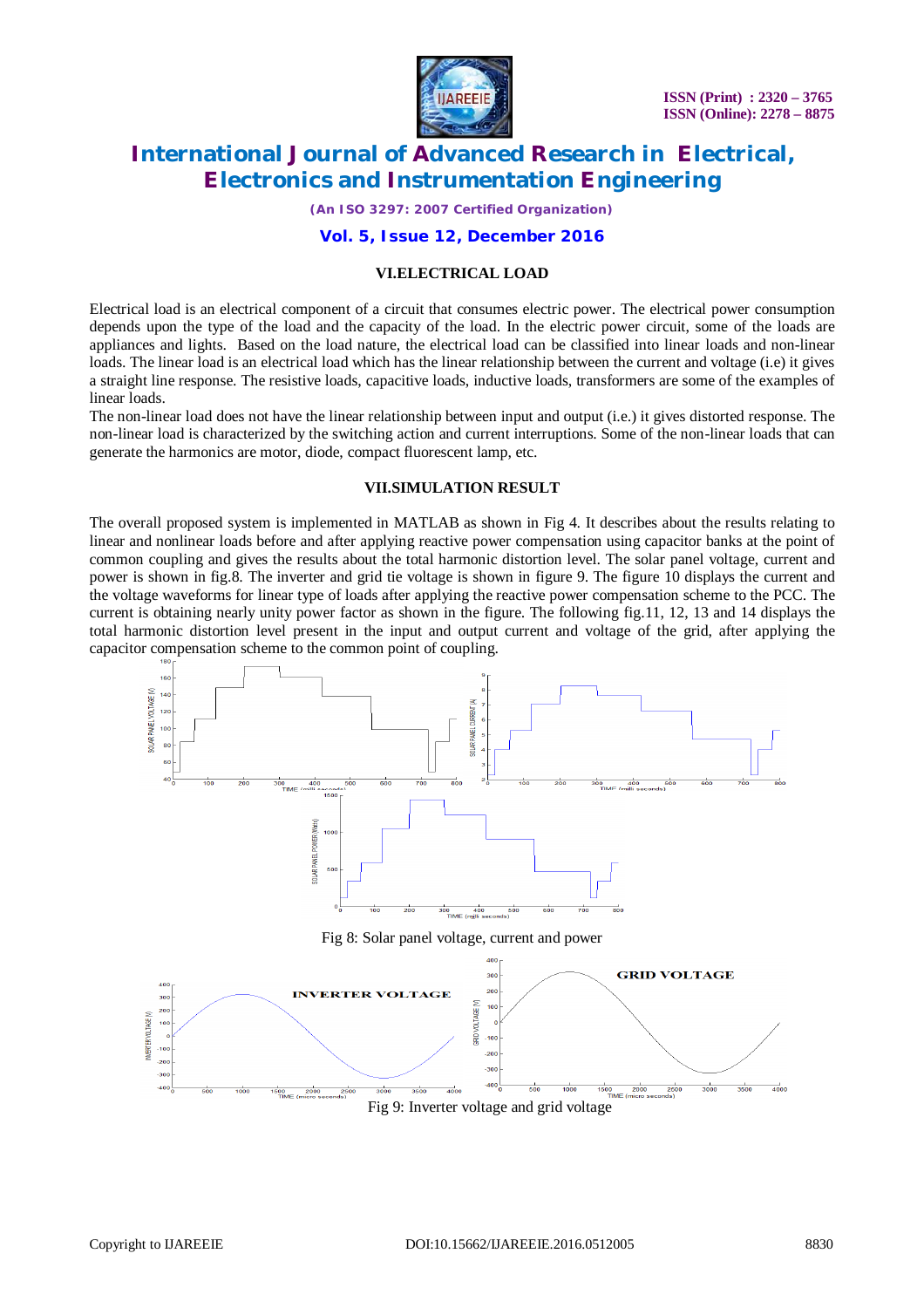

*(An ISO 3297: 2007 Certified Organization)*





#### **VIII.CONCLUSION**

The main purpose of this paper is to establish a grid connected photovoltaic system with maximum power point tracking for the residential application. In the proposed design, an MPPT algorithm using a boost converter is designed to operate using P&O method. The photovoltaic system of 1.5kW is synchronizing with the grid at the point of common coupling through the grid tie inverter and the harmonics for the linear and non-linear loads at the point of common coupling is analyze. The grid interfacing inverter can improve the performance of power converter to inject